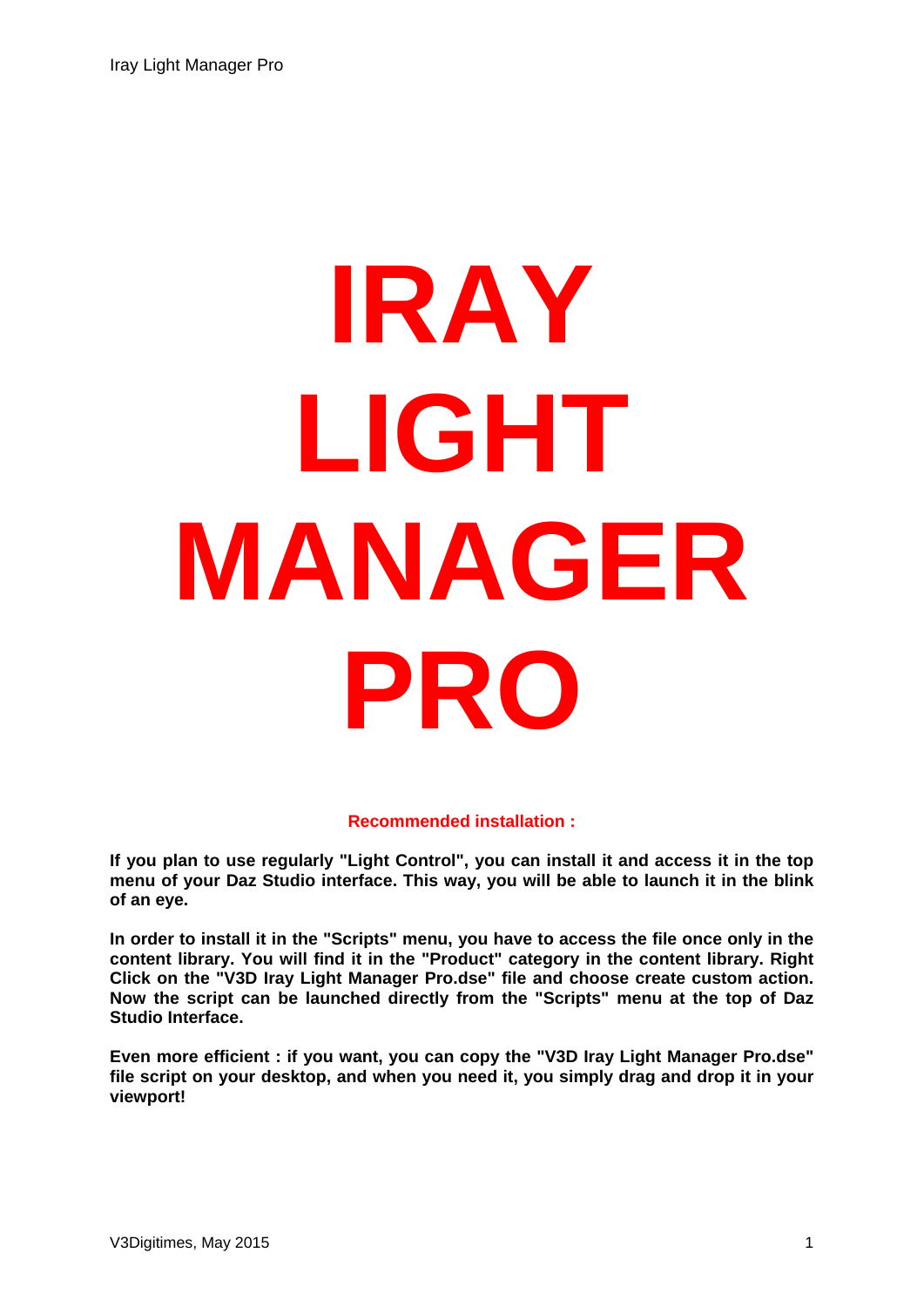# **Product Description**

The goal of this product is help you to set up your Iray lights more efficiently than ever. It consists of a Daz Studio script that consolidates many light controls into a single tabbed interface. No longer will you have to change back and forth between Scene Selection, Parameters, Surfaces, Render Settings, Lights, and Viewport to control the Iray light sources provided in Daz Studio. A major time savings, even for small scenes!

This product usage is limited to Iray renders, Iray sources of light, and Iray Uber Material as emitting surfaces. Within this document and the script, the term "Daz Studio Lights" refers to Spotlights, Linear Point Lights, Point Lights, and Distant lights. They are scene lights. Within this document and the script, the term "Surfaces Lights" refers to surfaces with the Iray Uber Shader in which the emission color is not black. They are also considered as scene lights, even though they are also rendered when you are using "Dome Only" or "Sun-Sky Only" Environment Mode.

This product provides a consolidated view and the key controls for all the light sources used in your scene:

- Daz Studio Lights
- Emitting Surfaces
- Environment Light

It does not provide support for Sun Light other than the ability to select Sun-Sky Only environment mode and to change the environment intensity.

The script interface has one top box controlling:

- Exposure Value
- Camera Selection (User Cameras and Perspective view)
- Draw Style (Texture Shaded, NVIDIA Iray...)
- Environment Mode (Dome Only, Dome And Scene...)

The script interface has one bottom box containing 6 tabs controlling:

- Collective Actions : several lights simultaneously
- DS lights : individual Daz Studio lights in an "Array" view
- Environment Light : Render Settings Environment parameters
- Surfaces Lights : Iray Uber Emissive surfaces properties

- DS Lights Placement : Move and rotate Daz Studio Lights

- Orbit Perspective View : allows selecting an orbit node in the scene and orbiting the perspective view around its bounding box.

This documentation will explain what each box and tab does to your lights or render settings.

- If you want to change several lights at the same time with the same color, or power, or you want to balance environment vs. scene light (including emitting surfaces) differently, use the "Collective Actions" tab.

 - If you want to change individual Daz Studio Spotlights, Point Lights, or Distant Lights, properties use the "DS Lights" tab.

- If you want to change individual emitting surfaces, use the "Surfaces Lights".

- If you want to work on the environment light, use the "Environment Light" tab.

- If you want to move Daz Studio Lights, use the "DS Lights Placement tab".

- If you want to preview the result with various points of view, use the "Orbit Perspective view" tab.

If you want to undo the modifications that you have made, you have to close the script, and in Daz Studio, click "Edit/Undo" in the Top Menu.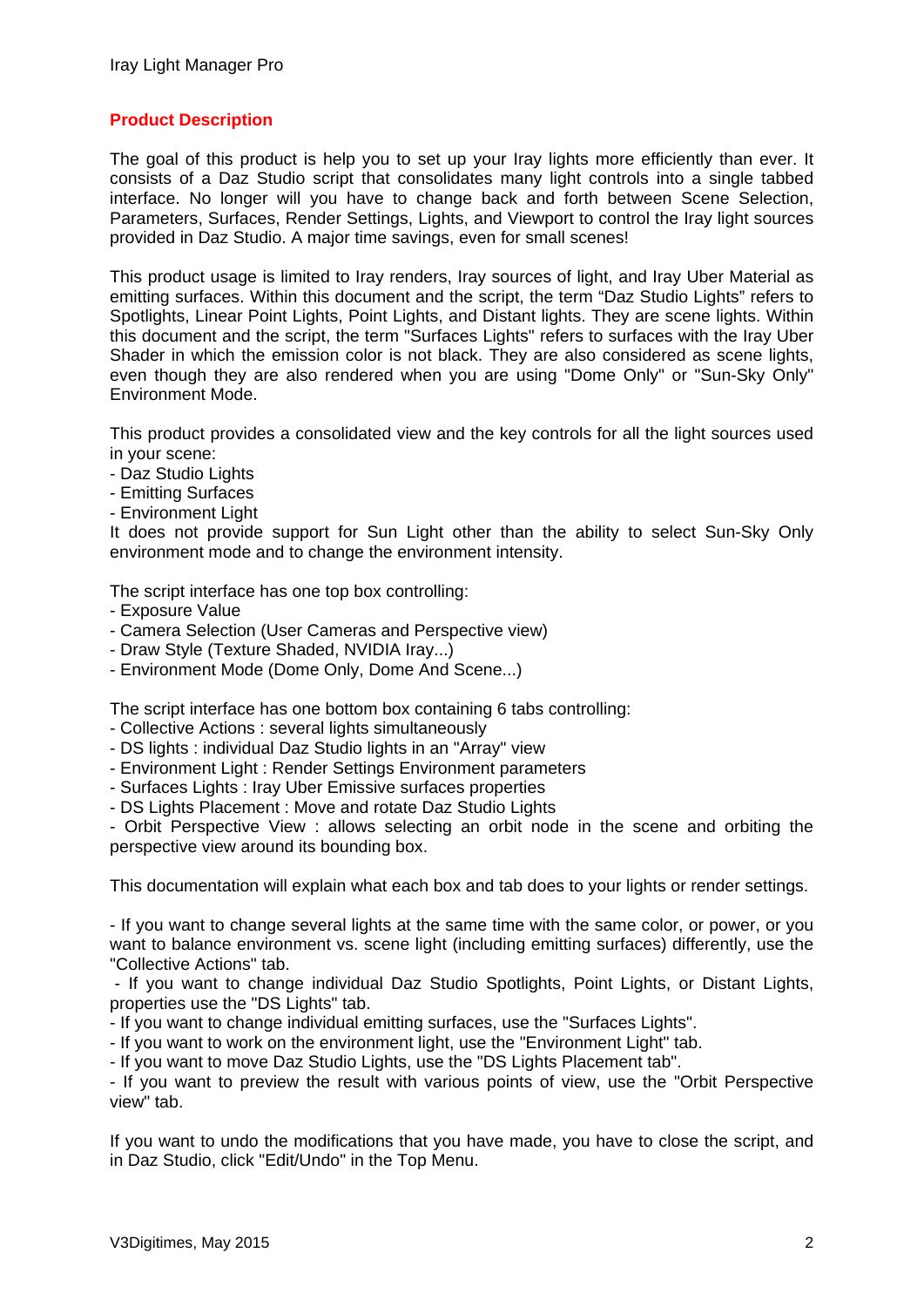# **1. Top Box**

The "More Information About This Tool" is a very short summary of this document. I would recommend using this document instead, for more complete information.



Image 01 : Top Box

**1.1 Exposure Value** is the same as the one available in Daz Studio Render settings. In real world, it is linked to camera settings. The amount of light received by the camera depends on this. Values of 12-16 correspond to exterior daylight, values of 5-12 correspond more to interior with artificial lights, or exterior night scenes with artificial lights.

**1.2 Scene Camera** allows you to select any camera that you have created in your scene, plus the perspective view, to control the viewport. If you had not created any camera, only the perspective view is available. Please note that if you start from another view (Right, Left, Top, Bottom), the name of this view will replace "Perspective View". In general, it is better to start with either perspective view, or a user camera view. If you use the functions of the "Orbit Perspective View" Tab, then the Camera will be automatically set to "Perspective view". Of course you can come back to any of the cameras that you created after that.

**1.3 Draw Style** is the draw style you want to use for the viewport. Depending on the complexity of your scene, you may want to temporarily disable "NVIDIA Iray", for instance, while you change the perspective view of your scene. The Draw Style Initially displayed will be the one currently in your scene only for Daz Studio Version above 4.9.2.23.

**1.4 Environment Mode** will control what you include in the render and the preview : Dome Only, Scene Only, Dome and Scene, or Sun-Sky Only. This allows you to swap rapidly from Dome Only to Scene Only to adjust the relative amount and properties of each contribution (scene lights vs. environment light). It is particularly useful when you tweak lights to be able to set "Scene Only" rapidly. Take care here : if you are using, for instance "Scene Only", all the modifications you make to the environment will be taken into account by Daz Studio, but not rendered in the viewport. In brief, take care to match the choice of the Environment mode to what you want to see.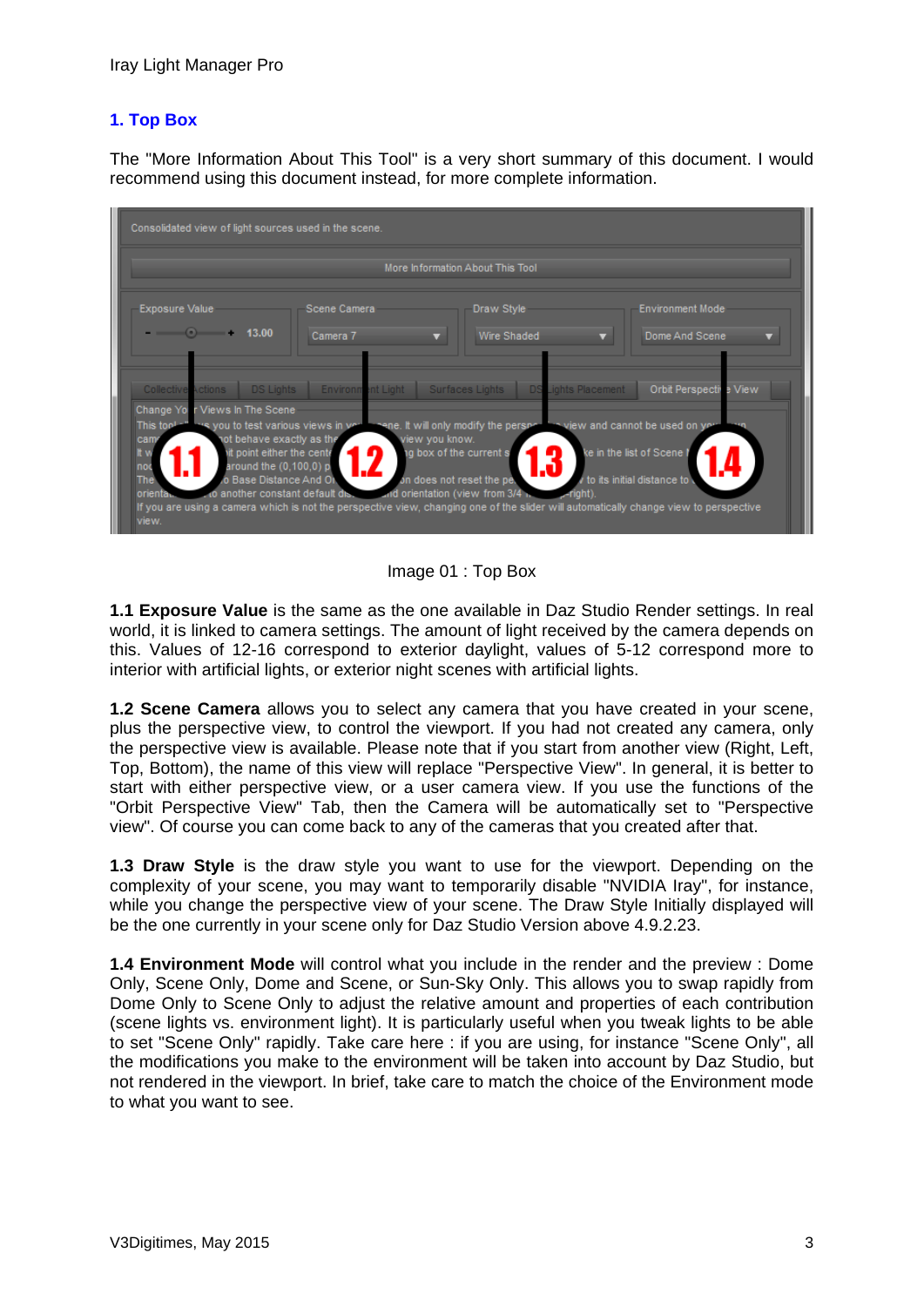# **2. Bottom Box, tab "Collective Actions"**

The Collective Actions Tab can be used for several purposes.

- Initialize all your lights powers and colors (or only the ones selected in the list)

- Initialize all the spots angle and exponent (or only the ones selected in list)

- Decrease or increase separately the environment light, and all the scene lights (or only the ones selected in the list), allowing as a consequence control over the total power and scene vs environment balance in the blink of an eye.

The top part of the Collective Actions Tab includes the actions you can do. The bottom part includes the list of all lights in the scene (Daz Studio Lights and Emissive Surfaces). All the actions of the top part will act only on the elements checked in the bottom list.

When the script opens, the values in this top section do NOT represent values in your scene, since it is unlikely that your scene starts with identical values for all lighting elements. The values displayed in this section have no effect until you change the displayed value.

| Collective Actions                                                                                                                                                                                                                                                                                                                                                                                                                                                                                                                                                                                |         | DS Lights Environment Light. Surfaces Lights DS Lights Placement Orbit Perspective \< |         |                                    |     |        |
|---------------------------------------------------------------------------------------------------------------------------------------------------------------------------------------------------------------------------------------------------------------------------------------------------------------------------------------------------------------------------------------------------------------------------------------------------------------------------------------------------------------------------------------------------------------------------------------------------|---------|---------------------------------------------------------------------------------------|---------|------------------------------------|-----|--------|
| Power And Balance Ligths                                                                                                                                                                                                                                                                                                                                                                                                                                                                                                                                                                          |         |                                                                                       |         |                                    |     |        |
| Initial values and colors for "Set Scene Lights Power", "Color", "Color Temperature", "Spread Angle"Beam Exponent" are<br>provided as examples.<br>They are, when the script opens, not representative of values currently set in the scene. Use them to enter the values you'd<br>like to modify collectively.<br>You have to change the current displayed value if you want changes to be taken into account. See info button for more details.<br>Each time you will change a property, all and only the lights that you will check in the list at the bottom of this tab will be<br>modified. |         |                                                                                       |         |                                    |     |        |
| Light Operations (will act only on lights checked in the list)                                                                                                                                                                                                                                                                                                                                                                                                                                                                                                                                    |         |                                                                                       |         |                                    |     |        |
| <b>Environment Intensity</b>                                                                                                                                                                                                                                                                                                                                                                                                                                                                                                                                                                      |         |                                                                                       | 0.25    | Change Scene Only Lights Power (%) |     | 100.00 |
| Set Scene Lights Power                                                                                                                                                                                                                                                                                                                                                                                                                                                                                                                                                                            | Θ       |                                                                                       | 5001.00 | <b>Lights Color</b><br>230         | 230 |        |
| Color Temperature                                                                                                                                                                                                                                                                                                                                                                                                                                                                                                                                                                                 |         |                                                                                       |         | 6500.00 Spots Spread Angle         |     | 54.71  |
| Spots Beam Exponent<br>$- 141$<br>Selected Lights For Global Light Operations                                                                                                                                                                                                                                                                                                                                                                                                                                                                                                                     |         |                                                                                       | 4.01    |                                    |     |        |
| Lights or Objects                                                                                                                                                                                                                                                                                                                                                                                                                                                                                                                                                                                 |         | Surfaces Of Objects                                                                   |         |                                    |     |        |
| 01. Emissive Surfaces                                                                                                                                                                                                                                                                                                                                                                                                                                                                                                                                                                             |         |                                                                                       |         |                                    |     |        |
| Emitting Object 1                                                                                                                                                                                                                                                                                                                                                                                                                                                                                                                                                                                 | Default |                                                                                       |         |                                    |     |        |
| Emitting Object 2                                                                                                                                                                                                                                                                                                                                                                                                                                                                                                                                                                                 | Default |                                                                                       |         |                                    |     |        |
| 02. SpotLights                                                                                                                                                                                                                                                                                                                                                                                                                                                                                                                                                                                    |         |                                                                                       |         |                                    |     |        |
| SpotLight 12                                                                                                                                                                                                                                                                                                                                                                                                                                                                                                                                                                                      |         |                                                                                       |         |                                    |     |        |
| SpotLight 9                                                                                                                                                                                                                                                                                                                                                                                                                                                                                                                                                                                       |         |                                                                                       |         |                                    |     |        |
| 03. Point Lights                                                                                                                                                                                                                                                                                                                                                                                                                                                                                                                                                                                  |         |                                                                                       |         |                                    |     |        |
| LinearPointLight 1                                                                                                                                                                                                                                                                                                                                                                                                                                                                                                                                                                                |         |                                                                                       |         |                                    |     |        |
| PointLight 1                                                                                                                                                                                                                                                                                                                                                                                                                                                                                                                                                                                      |         |                                                                                       |         |                                    |     |        |
| 04. Distant Lights<br>DistantLight 7                                                                                                                                                                                                                                                                                                                                                                                                                                                                                                                                                              |         |                                                                                       |         |                                    |     |        |
|                                                                                                                                                                                                                                                                                                                                                                                                                                                                                                                                                                                                   |         |                                                                                       |         |                                    |     |        |
|                                                                                                                                                                                                                                                                                                                                                                                                                                                                                                                                                                                                   |         |                                                                                       |         |                                    |     |        |
|                                                                                                                                                                                                                                                                                                                                                                                                                                                                                                                                                                                                   |         |                                                                                       |         |                                    |     |        |

Image 02 : Tab "Collective Actions"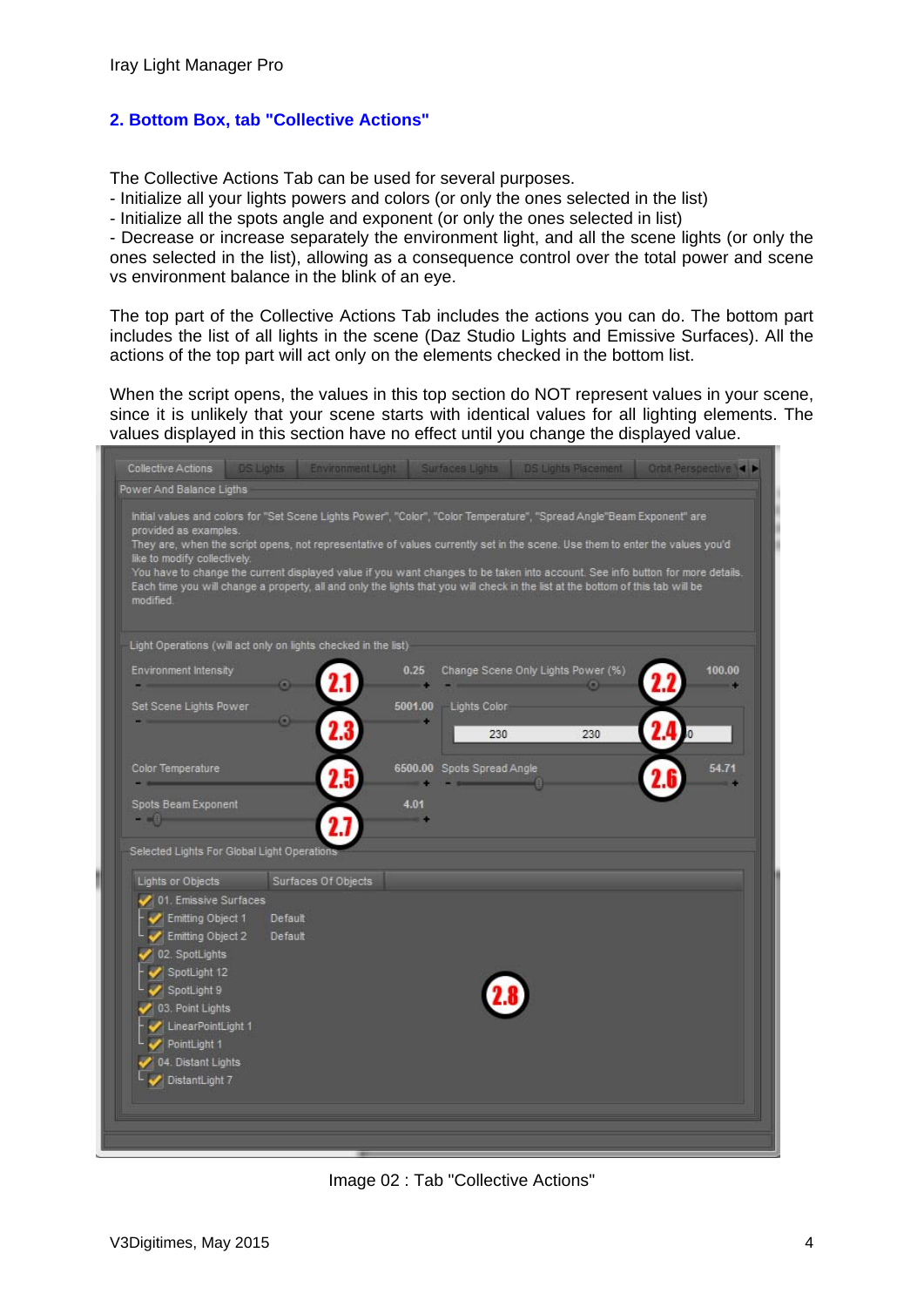The bottom list is organized in 4 sub-lists :

- 01. Emissive surfaces (Iray Uber only)
- 02. Spot Lights
- 03. Point Lights (and Linear Point Lights)
- 04. Distant Lights.

This way you can easily make your selection to set up properties group by group of lights.

*WARNING : For all these elements (2.1 up to 2.7), the new values will be taken into account ONLY if you change the value of the dial or the color. For instance if the dial initially displays a "Set Scene Light Power" at 6000, then you write "6000" again, nothing will be done, because the script, does not see this this as a change.* 

#### **2.1 Environment Intensity :**

This will adjust the environment intensity. If you are using a map, the intensity of the light of the environment map will be increased or decreased by this control. The "Environment Intensity" property also changes Sun Light intensity. You can combine it with the "Environment Map Intensity" of the "Environment Light Tab". They multiply.

#### **2.2 Change Scene Only Lights Power (%) :**

Increase or decrease the current power of all the lights selected in the bottom list. Increase the value to increase power, and decrease the value to decrease the power. It includes the Emissive surfaces if they are checked. It is a proportional increase or decrease, meaning that if a light A has twice the power of a light B, then at the end, the power of the light A will remain twice the power of a light B. The Power balance between the various Scene Lights does not change, only the total amount of scene light changes. Please see Annex 1 page 15 for more details concerning Scene Only Light Power and its interaction with other dials.

#### **2.3 Set Scene Lights Power :**

The value you enter will be used for all Daz Studio Lights checked in the list as the flux in lumen, and for all the Emissive Surfaces checked as the Luminance (with a unit for the luminance that you can specify in the "Surfaces Lights" tab).

#### **2.4 Lights Color :**

This color will be used for all Daz Studio lights checked in the list as the "Color" of the light, and for all the Emissive Surfaces checked as the Emission Color. Take care : if you set a black color (0,0,0) for emissive surfaces, next time you open the script, they will not be seen any more. If you want to turn them off but temporarily, use a "0" for "Set Scene Light power" for them.

#### **2.5 Color Temperature :**

This value will be used for all Daz Studio lights checked in the list as the "Temperature (K)" of the light, and for all the Emissive Surfaces checked as the "Emission Temperature (K)".

#### **2.6 Spots Spread Angle :**

This value will be used for all Daz Studio Spot Lights checked in the list as the "Spread Angle" of the light of the spot.

#### **2.7 Spots Beam Exponent :**

This value will be used for all Daz Studio Spot Lights checked in the list as the "Beam Exponent" of the light of the spot.

**2.8 List of lights** on which the changes can apply. You can uncheck the ones which you want to exclude from the changes. To select or deselect a full category (01., 02...) once unselected, you may have to click the parent of the category 2 or 3 times (depending on what you did before).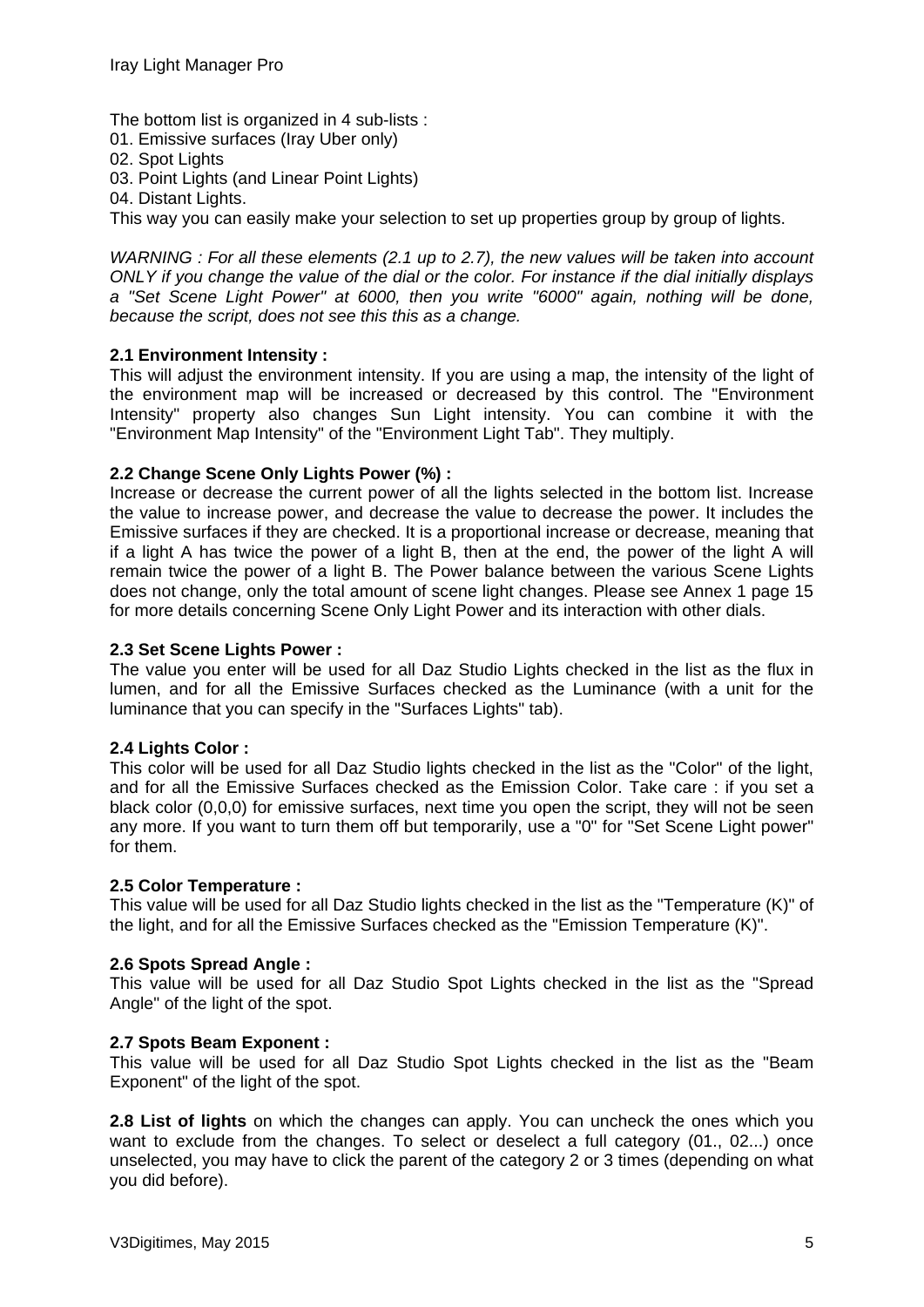# **3. Bottom Box, tab "DS Lights"**

|                | Daz Studio General Lights |           |             |                                   |                  |                  |                                      |         |            |            |                         |                              |
|----------------|---------------------------|-----------|-------------|-----------------------------------|------------------|------------------|--------------------------------------|---------|------------|------------|-------------------------|------------------------------|
| Type           | Label                     | Flux (lm) | Color       | Geometry                          | Height           | Width            | On/Off                               | CCT (K) | Sp. Angle  | Beam Expo. | Visible                 | <b>Profile</b>               |
| Spot           | SpotLight 4               | 12000     | 230 230 230 | Point<br>$\blacktriangledown$     | 10               | 10 <sup>°</sup>  | <b>On</b><br>$\overline{\mathbf{v}}$ | 6500    | $-76.30$   | $-19.66$   | On $\mathbf v$          | N/A                          |
| Spot           | SpotLight 5               | 17000     | 230 161 221 | Rect.<br>$\overline{\mathbf{v}}$  | 40.7             | 100              | On $\mathbf v$                       | 6700    | $-76.30$   | 19.66      | On $\blacktriangledown$ | N/A                          |
| Spot           | SpotLight 7               | 700000    | 230 229 220 | Point<br>$\overline{\phantom{a}}$ | 120              | 180              | On<br>$\overline{\mathbf{v}}$        | 5800    | $-76.30$   | $- 19.66$  | On v                    | <b>N/A</b>                   |
| Spot           | SpotLight 9               | 12000     | 230 189 117 | Point<br>$\overline{\phantom{a}}$ | 10               | 10               | On<br>$\overline{\mathbf{v}}$        | 3200    | $-76.30$   | $+ 19.66$  | On $\bullet$            | <b>N/A</b>                   |
| Spot           | SpotLight 12              | 80000     | 214 230 209 | Disc v                            | 10               | 10 <sub>10</sub> | <b>On</b><br>$\overline{\mathbf{v}}$ | 7800    | $-76.30$   | $+ 19.66$  | On $\mathbf v$          | <b>N/A</b>                   |
| Points         | PointLight 1              | 20000     | 230 207 229 | Point $\blacktriangledown$        | 60               | 40 <sub>1</sub>  | On $\mathbf v$                       | 8361.2  | N/A        | N/A        | Off v                   | Bulb Ligh v                  |
| Points         | LinearPointLight 1        | 18000     | 105 203 230 | Rect. <b>v</b>                    | 10               | 10               | On<br>$\overline{\mathbf{v}}$        | 10000   | <b>N/A</b> | N/A        | Off v                   | None<br>$\blacktriangledown$ |
| Points         | PointLight 2              | 15000     | 224 230 228 | Point<br>$\overline{\mathbf{v}}$  | 10               | 10               | On<br>$\overline{\mathbf{v}}$        | 10000   | <b>N/A</b> | <b>N/A</b> | Off v                   | None<br>$\mathbf{v}$         |
| <b>Distant</b> | DistantLight 1            | 200       | 217 230 216 | <b>N/A</b>                        |                  |                  | On<br>$\overline{\mathbf{v}}$        | 10000   | N/A        | <b>N/A</b> | On v                    | <b>N/A</b>                   |
| <b>Distant</b> | DistantLight 5            | 10200     | 209 230 212 | <b>N/A</b>                        |                  |                  | On<br>$\overline{\mathbf{v}}$        | 5450    | N/A        | <b>N/A</b> | On $\mathbf v$          | N/A                          |
| <b>Distant</b> | DistantLight 7            | 12000     | 230 223 228 | <b>N/A</b>                        |                  |                  | On<br>$\mathbf{v}$                   | 4125    | N/A        | N/A        | On $\mathbf v$          | N/A                          |
|                | 3.2                       | 3.3       | 3.4         | 35                                | 3.6 <sup>°</sup> | 3.7              | 3.8                                  | 3.9     | 3.10       | 3.11       | 3.12                    |                              |

Image 03 : Tab "DS Lights"

This Tab will gather by category of lights, and by order of addition in your scene, all your Spotlights, Point and Linear Point Lights, and Distant Lights. It will allow you to act on the 11 most commonly used properties for these lights.

# **3.1. Type :**

This column displays the type of Daz Studio light you are using. Depending on the lights, not all the options are accessible. For instance a Distant light has no geometry, and only point lights can load intensity profiles.

# **3.2. Label :**

This columns displays the Label (the name) of your lights in the scene.

# **3.3. Flux (lm) :**

This column gives you access to the flux in lumen (the power) of your light. You can enter a number here. This will directly apply the power entered to the corresponding light in your scene.

#### **3.4. Color :**

This column gives you access to the color emitted by the light. You can change the color here. This will directly apply the new color to the corresponding light in your scene.

#### **3.5. Geometry :**

This column allows you to change the geometry of the light.

## **3.6. Height :**

This column allows you to change the Height of the light "object" as soon as its geometry is not a point. In case the light is a cylinder, a sphere or a disc, this drives the diameter.

#### **3.7. Width :**

This column allows you to change the Width of the light "object" as soon as its geometry is not a point. In case the light is a sphere or a disc, this has no effect.

# **3.8. On/Off :**

This column allows you to switch the corresponding light "On/Off". This corresponds to the light setting "Illumination" of the "Lights" Tab of Daz Studio.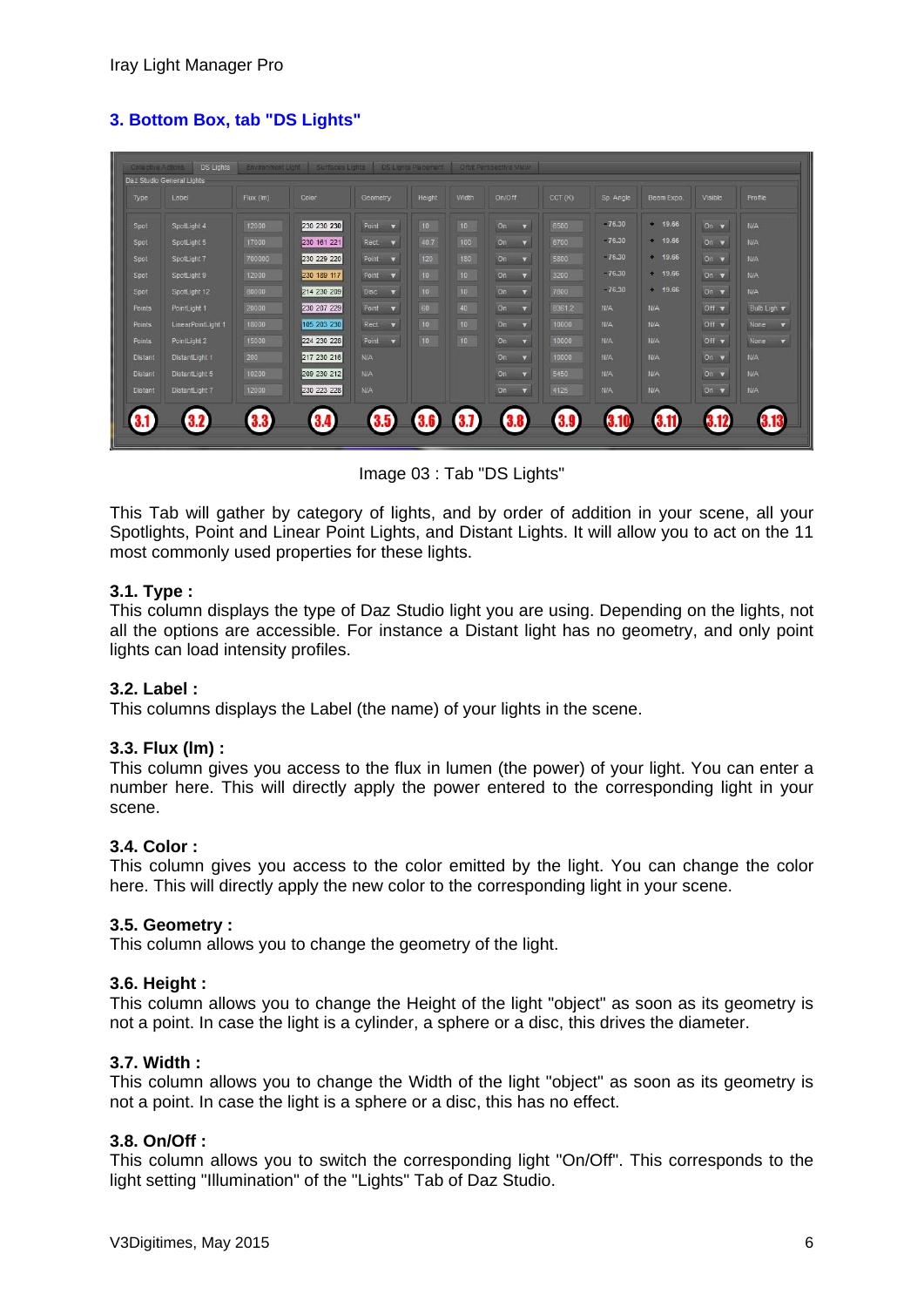# **3.9 CCT(K) :**

CCT (K) stands for the Correlated Color Temperature of the light. Its effect will be visible essentially if you start from a light color close to white. It corresponds to the "Temperature (K)" of the "Lights" Tab of Daz Studio, and is limited to the range 1-10000. In real world, sources of light rarely go lower than 1800 K, (warm lights). 6504 K corresponds to the correlated color temperature of the D65 daylight illuminant of the CIE (International Commission on Illumination), i.e. the CCT of an average mid-day light in Western Europe. 10000 K corresponds to cold lights.

## **3.10. Sp. Angle :**

The Spread Angle will give you access to the solid angle of emission of the Spot Lights only, represented by an angle (it supposes the diagram of emission presents a rotational symmetry). It can be coupled with the Beam Exponent for more precision.

#### **3.11. Beam Expo. :**

The beam exponent is also limited to Spot Lights, and will represent how fast, within the Spread Angle of the Spot, the intensity will decrease. The higher the value, the faster the decrease.

#### **3.12. Visible :**

The "Visible" column allows you to show or hide in your scene the corresponding light. This can be useful for instance if some of your lights were hidden and you want to see them. This is what you would do with the "eye" icon on the scene Tab of Daz Studio.

#### **3.13. Profile:**

The "Profile" column can be used only for point lights. It allows you to load or remove an IES file containing the intensity diagram of the light source. You can remove the file by clicking "None". The path you choose to load the file will be remembered by Daz Studio, and proposed to you as the default path for Loading IES files for point lights using this script.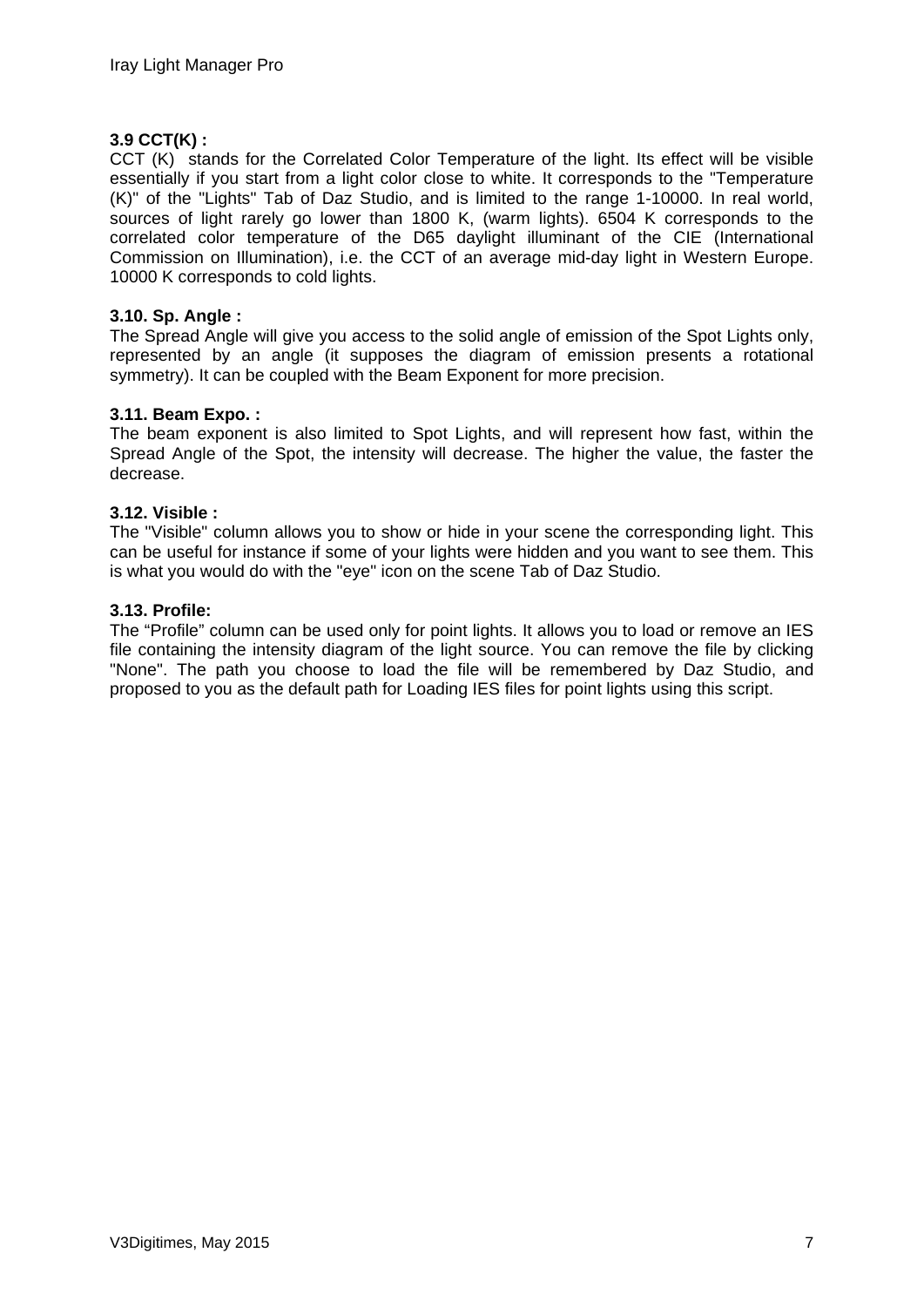| <b>Collective Actions</b>                        | <b>DS Lights</b> | Environment Light  | Surfaces Lights |                                                                                 | <b>DS Lights Placement 4 &gt;</b> |
|--------------------------------------------------|------------------|--------------------|-----------------|---------------------------------------------------------------------------------|-----------------------------------|
| <b>Environment Light</b><br><b>Main Settings</b> |                  |                    |                 |                                                                                 |                                   |
| Environment Mode                                 |                  | Dome Mode          |                 | <b>Draw Dome</b>                                                                |                                   |
| Dome And Scene                                   |                  | Infinite Sphere    |                 | Off                                                                             |                                   |
| Environment Intensi                              |                  | Map Intensity      |                 | Map                                                                             |                                   |
| $  -$                                            |                  | $-\circ$           |                 | DTHDR-RuinsB-500.hdr                                                            |                                   |
| E.L. Resolution : Inte                           | 4.1              | E.L. Blur          |                 | Draw Ground                                                                     |                                   |
| 512                                              |                  | Off                |                 | On                                                                              |                                   |
| More Settings                                    |                  |                    |                 |                                                                                 |                                   |
| Dome Orientation X                               |                  | Dome Orientation \ |                 | Dome Orientation 2                                                              |                                   |
| $-0$ $-$                                         | 0.00             | $\sim$ 130.43      |                 | $-0$ and $-1$                                                                   | 0.00                              |
| Dome Rotation                                    |                  | Dome Radius        |                 | Dome Scale Multipl                                                              |                                   |
| $-0$                                             |                  | $  -$              |                 | $\overline{\phantom{a}}\hspace{0.09cm}$ $\overline{\phantom{a}}\hspace{0.09cm}$ | าบป.00                            |

**4. Bottom Box, tab "Environment Light"** 

Image 04 : Tab "Environment Light"

This Tab will allow you to act on the 15 most commonly used settings for the environment light.

# **4.1 Environment Mode :**

You can swap between the various environment modes. Take care : at this stage, if you want to see the results of the Environment Mode changes, you have to select either "Dome Only", or "Dome and Scene". If you want to see only the effect of the environment light, then select "Dome Only". But if you select "Scene Only" or "Sun-Sky Only", then you will not see the changes you made.

# **4.2. Dome Mode :**

You can choose the type of Dome you want to use.

#### **4.3 Draw Dome :**

You can choose to render or not render the image of the Dome.

#### **4.4. Environment Intensity :**

You can change the Environment (Sun / Map) intensity.

#### **4.5. Map Intensity :**

You can change the intensity of the environment Map. This won't change the Sunlight intensity.

# **4.6. Map :**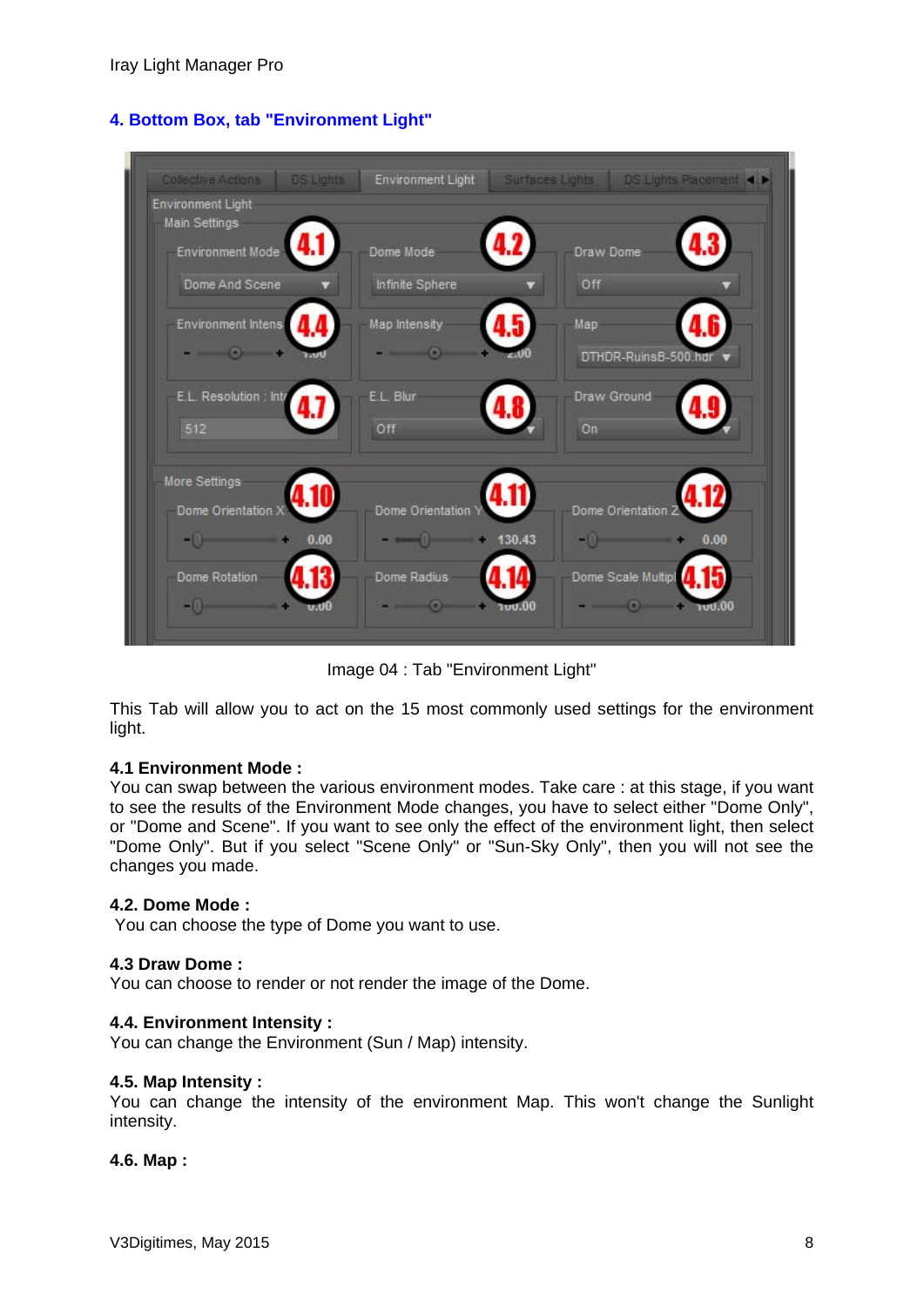You can remove the map used by the Dome, choose again to use the map which you just removed via this script, or load another Map using "Browse...".

- If you load a map, Daz Studio will remember the path that you used to load this map and will propose it as the default load path for environment maps for this script, except if you open this script with another environment map already loaded.

- In any case, if a map was already used when you open this script, the default path proposed will then be the one of this map.

#### **4.7. E.L. Resolution :**

Change the Environment Light Resolution here. Please use integers (no "."). If you use a floating point number, then Daz Studio will use the closest integer instead.

#### **4.8. E.L Blur :**

Define if you want or not to blur the Environment Lighting.

#### **4.9. Draw Ground :**

Define if you want to ground to be drawn or not.

#### **4.10 : Dome Orientation X :**

Angle of rotation of the Dome around the X axis.

#### **4.11 : Dome Orientation Y :**

Angle of rotation of the Dome around the Y axis.

#### **4.12 : Dome Orientation Z :**

Angle of rotation of the Dome around the Z axis.

#### **4.13 : Dome Rotation:**

Rotation of the Dome.

#### **4.14. : Dome Radius :**

Change the radius of the Sphere shaped finite Dome. It multiplies with the Dome Scale Multiplier. Useful only for "finite" Domes.

#### **4.15. : Dome Scale Multiplier :**

Adjust the NVIDIA unit size (1 m) to the Daz Studio unit size (1 cm). Useful only for "finite" Domes.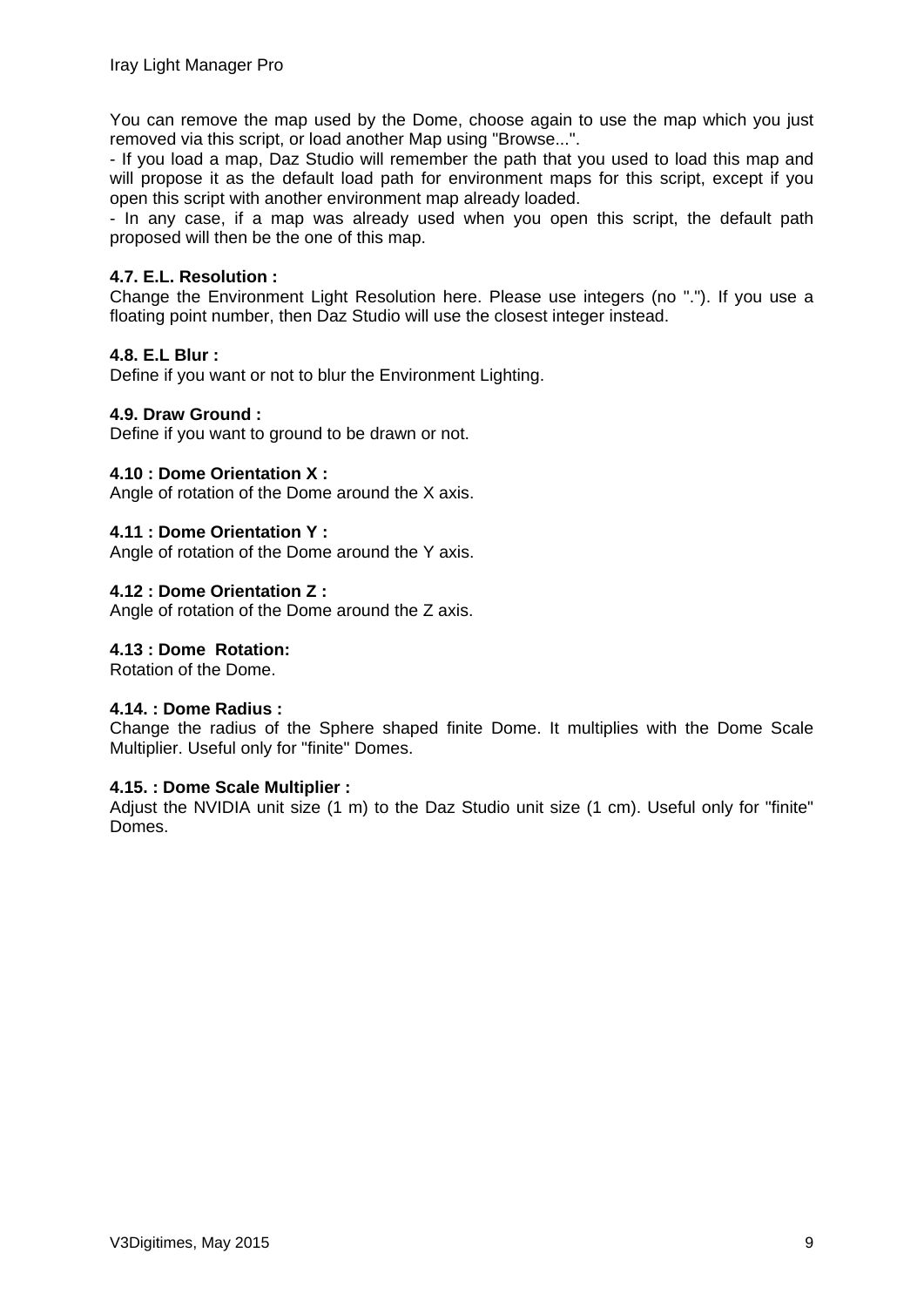|  |  | 5. Bottom Box, tab "Surfaces Light" |  |
|--|--|-------------------------------------|--|
|  |  |                                     |  |

| <b>DS LIGHTS</b>                                      |                 |                  |        |                                  |                                              |                                                |                         | $\mathbf{x}$                    |
|-------------------------------------------------------|-----------------|------------------|--------|----------------------------------|----------------------------------------------|------------------------------------------------|-------------------------|---------------------------------|
| Consolidated view of light sources used in the scene. |                 |                  |        |                                  |                                              |                                                |                         |                                 |
|                                                       |                 |                  |        |                                  |                                              |                                                |                         |                                 |
|                                                       |                 |                  |        | More Information About This Tool |                                              |                                                |                         |                                 |
| <b>Exposure Value</b>                                 |                 | Scene Camera     |        |                                  | Draw Style                                   |                                                | <b>Environment Mode</b> |                                 |
|                                                       | $\circ$ 13.00   | Perspective View |        | ▼                                | <b>Texture Shaded</b>                        |                                                | Scene Only<br>▼         |                                 |
|                                                       |                 |                  |        |                                  |                                              |                                                |                         |                                 |
| Collective Actions DS Lights Environment Light        |                 | Surfaces Lights  |        |                                  | DS Lights Placement   Orbit Perspective View |                                                |                         |                                 |
| <b>Lights From Emitting Surfaces</b>                  |                 |                  |        |                                  |                                              |                                                |                         |                                 |
| Node                                                  | Surface         | Color            | CCT(K) | <b>Two Sided</b>                 | Luminance                                    | <b>Units</b>                                   | Efficacy (Im/W)         | <b>Emission Profile</b>         |
| <b>KEY Light Hard L</b>                               | Emitter         | 226 250<br>252   | 6504   | Off $\mathbf{v}$                 | 7500                                         | Im-<br>$\blacktriangledown$                    | 15                      | None<br>$\blacktriangledown$    |
| <b>KEY Light Hard R</b>                               | Emitter         | 252 242<br>181   | 6504   | Off $\overline{\mathbf{v}}$      | 8000                                         | $\overline{\mathbf{v}}$<br>Im                  | 15                      | T31178<br>$\blacktriangledown$  |
| <b>KEY Light Soft L</b>                               | Emitter         | 242 237<br>252   | 6504   | Off $\overline{\mathbf{v}}$      | 800                                          | Im-<br>$\overline{\mathbf{v}}$                 | 50                      | T31178<br>▼                     |
| Hair Light L                                          | Emitter         | 252 244 238      | 6504   | Off $\mathbf{v}$                 | 2000                                         | Im<br>$\overline{\mathbf{v}}$                  | 15                      | T31178<br>$\blacktriangledown$  |
| <b>Fill Light Center</b>                              | Emitter         | 224 222<br>222   | 6504   | Off $\mathbf{v}$                 | 3000                                         | $\overline{\mathbf{v}}$<br>Im                  | 60                      | None<br>▼                       |
| Fill Light L                                          | Emitter         | 224 222 222      | 6504   | Off $\mathbf{v}$                 | 1000                                         | Im-<br>$\overline{\mathbf{v}}$                 | 80                      | None<br>▼.                      |
| ASL1_Gr_W_Light                                       | wall_light_bulb | 255 255<br>255   | 6504   | On<br>$\blacktriangledown$       | 10000                                        | kcd/m <sup>^2</sup><br>$\overline{\mathbf{v}}$ | 15                      | None<br>▼                       |
| ASL1_Gr_W_Light (2)                                   | wall_light_bulb | 255 255<br>255   | 6504   | On $\blacktriangledown$          | 10000                                        | kcd/m <sup>^2</sup><br>▼                       | 15                      | None<br>▼                       |
| ASL1_Gr_W_Light (3)                                   | wall_light_bulb | 255 255<br>255   | 6504   | On $\overline{\mathbf{v}}$       | 10000                                        | kcd/m <sup>^2</sup><br>▼                       | 15                      | None<br>▼                       |
| ASL1_Gr_W_Light (4)                                   | wall_light_bulb | 255 255<br>255   | 6504   | On $\overline{\mathbf{v}}$       | 10000                                        | kcd/m <sup>^2</sup><br>▼                       | 15                      | None<br>▼                       |
| ASL1 Gr W Light (5)                                   | wall light bulb | 255 255<br>255   | 6504   | On-<br>$\blacktriangledown$      | 10000                                        | kcd/m <sup>^2</sup><br>$\overline{\mathbf{v}}$ | 15                      | None<br>▼                       |
| ASL1_Gr_W_Light (6)                                   | wall_light_bulb | 255 255<br>255   | 6504   | On $\overline{\mathbf{v}}$       | 10000                                        | kcd/m <sup>^2</sup><br>▼                       | 15                      | None<br>▼                       |
| ASL1_Gr_W_Light (7)                                   | wall_light_bulb | 255 255<br>255   | 6504   | On -<br>$\overline{\phantom{a}}$ | 10000                                        | kcd/m <sup>2</sup><br>$\overline{\phantom{a}}$ | 15                      | None<br>▼                       |
| ASL1_Gr_W_Light (8)                                   | wall_light_bulb | 255 255<br>255   | 6504   | On $\overline{\mathbf{v}}$       | 10000                                        | kcd/m <sup>^2</sup><br>$\overline{\mathbf{v}}$ | 15                      | None<br>$\overline{\mathbf{v}}$ |
| ASL1_C_Light                                          | wall_light_bulb | 255 255 255      | 6504   | On $\bullet$                     | 10000                                        | kcd/m <sup>^2</sup><br>$\overline{\mathbf{v}}$ | 15 <sub>1</sub>         | None<br>$\overline{\mathbf{v}}$ |
|                                                       |                 |                  |        |                                  |                                              |                                                |                         |                                 |
|                                                       |                 |                  |        |                                  |                                              |                                                |                         |                                 |

Image 05 : Tab "Surfaces Lights"

# **5.1 Node :**

In this column, the label (name) of the object using emitting surfaces will be displayed.

# **5.2 Surface :**

In this column, you will find the name of the emitting surface in this object. If you have several emitting surfaces per object, you will have one line per surface.

# **5.3 Color :**

This column allows you to enter the "Emission Color" parameter of the material. This determines the color of the emitted light. Take care : if you enter a black color, then next time you open this interface, the surface will not be considered as emissive any more. If you want to temporarily turn it of, use a 0 Luminance instead.

# **5.4. CCT (K) :**

In this column you can enter the Emission Temperature (Correlated Color Temperature) of the light. Its effect will be visible essentially if you start from a light color close to white. It is limited to the range 1-10000. In real world, CCT of sources of light rarely go lower than 1800 K, (warm lights). 6504 K corresponds to the correlated color temperature of the D65 daylight illuminant of the CIE (International Commission on Illumination), i.e. the CCT of an average mid-day light in Western Europe. 10000 K corresponds to cold lights.

# **5.5 Two Sided :**

Define in this column whether the emission source is single sided or two sided.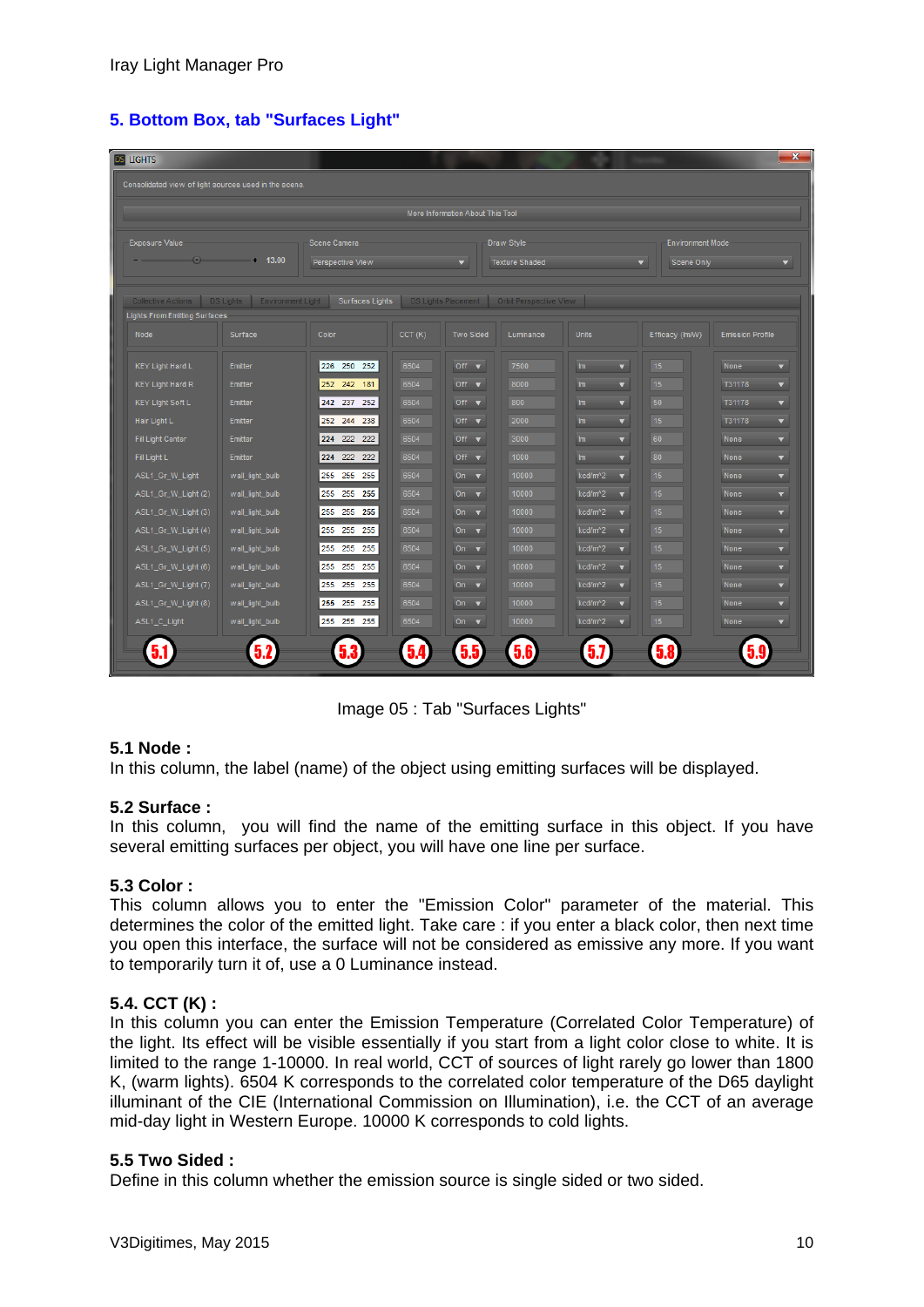# **5.6 Luminance :**

In this column, you can change the "Luminance" of the emitting surface. Luminance is not the rigorous name for this because the real name of this column should depend on the "Unit" you are using in column 5.7, but what you set in the column 5.6 will be at the end proportional to the total optical power of the light source.

The Unit which will be used for the luminance you set here is defined in the column 5.7. If the unit you set is W, then the total power of the source then also depends upon efficacy.

What you have to remember is : increase Luminance value if you want more visible light, decrease it if you want less visible light out of the surface.

# **5.7 Units :**

In this column you can change the unit of the Luminance you defined in column 5.6.

- Cd.m<sup>-2</sup> is the official unit for intensity.

- kCd.m<sup>-2</sup>, Cd.f<sup>-2</sup>, Cd.cm<sup>-2</sup> are also "intensity" of the source but converted to other systems of units.

- lm is the official unit for total amount of visible light, or luminous flux: for a fixed surface, a fixed diagram of intensity (repartition of intensity in space) and a given spectral exitance (repartition of optical power in wavelengths - i.e. color), luminous flux and intensity are proportional. This proportion will vary only if the intensity diagram changes. This can be done by using specific intensity diagram, in a IES format, which you can load column 5.9.

- W is the electrical power of the optical source. It is useful if you refer for real life sources of lights for which the technical characteristics are often provided in term of consumption (W) and efficacy (lm/W). Guess why our old bulb (almost) disappeared? With a 15 lm/w they were one of the less efficient electrical light source in the world.

# **5.8 Efficacy (lm/W) :**

This defines the efficacy of the light source you use. It will have an effect only if for this surface you set at the unit as "W" (electrical Watts). In this case the total amount of lumen (visible light perceived by human people) is the product of the "Luminance" column set in W by the this luminous efficacy.

Please remember that, except for Gas Discharge lamps (max 200) and the most recent LEDs (max 150), luminous efficacy is in general lower than 100 lm/W.

Incandescent lights are in general bellow 20 lm/W, whereas general LEDs, arc lamps, and fluorescent lights cover the range 30-100 lm/W.

Now you are not forced to respect these orders of magnitude, what matters is that the render is great at the end!

# **5.9 Emission Profile :**

You can load here IES files. The use of these intensity diagrams allow you to "shape" the repartition of light in space.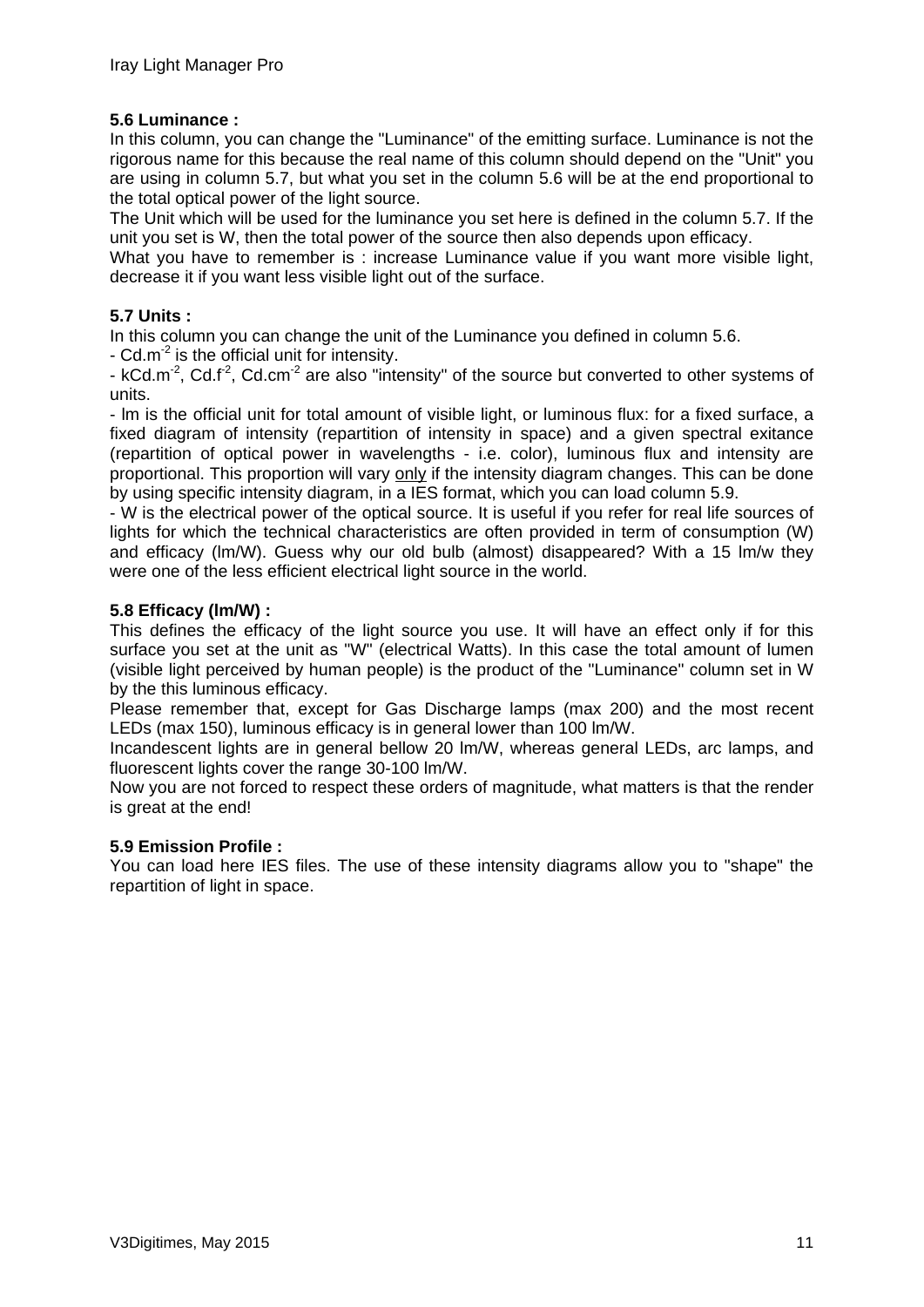| Daz Studio Lights Translation And Rotation Parameters              |                                                                                                                                                                                                                                                                     |                     |               |      |                  |                                                                                                                                                                                                                                                                                                                                                                                                                                                      |      |
|--------------------------------------------------------------------|---------------------------------------------------------------------------------------------------------------------------------------------------------------------------------------------------------------------------------------------------------------------|---------------------|---------------|------|------------------|------------------------------------------------------------------------------------------------------------------------------------------------------------------------------------------------------------------------------------------------------------------------------------------------------------------------------------------------------------------------------------------------------------------------------------------------------|------|
| SpotLight: SpotLight 4                                             |                                                                                                                                                                                                                                                                     |                     |               |      |                  |                                                                                                                                                                                                                                                                                                                                                                                                                                                      |      |
|                                                                    |                                                                                                                                                                                                                                                                     |                     |               |      |                  |                                                                                                                                                                                                                                                                                                                                                                                                                                                      |      |
| X Rotate                                                           |                                                                                                                                                                                                                                                                     | 0.00 Y Rotate       |               |      | 0.00 Z Rotate    |                                                                                                                                                                                                                                                                                                                                                                                                                                                      | 0.00 |
| $\bullet$ . The contract of $\bullet$ is the contract of $\bullet$ |                                                                                                                                                                                                                                                                     |                     |               |      |                  | $\sim$ $\sim$ $\sim$ $\sim$ $\sim$ $\sim$ $\sim$                                                                                                                                                                                                                                                                                                                                                                                                     |      |
| X Translate                                                        |                                                                                                                                                                                                                                                                     | 0.00 Y Translate    |               |      | 0.00 Z Translate |                                                                                                                                                                                                                                                                                                                                                                                                                                                      | 0.00 |
|                                                                    | $\sim$ 0.000 $\sim$ 1.000 $\sim$ 1.000 $\sim$ 1.000 $\sim$ 1.000 $\sim$ 1.000 $\sim$ 1.000 $\sim$ 1.000 $\sim$ 1.000 $\sim$ 1.000 $\sim$ 1.000 $\sim$ 1.000 $\sim$ 1.000 $\sim$ 1.000 $\sim$ 1.000 $\sim$ 1.000 $\sim$ 1.000 $\sim$ 1.000 $\sim$ 1.000 $\sim$ 1.000 |                     |               |      |                  | $\begin{array}{ccccccccccccccccc} \multicolumn{4}{c }{O} & \multicolumn{4}{c }{O} & \multicolumn{4}{c }{O} & \multicolumn{4}{c }{O} & \multicolumn{4}{c }{O} & \multicolumn{4}{c }{O} & \multicolumn{4}{c }{O} & \multicolumn{4}{c }{O} & \multicolumn{4}{c }{O} & \multicolumn{4}{c }{O} & \multicolumn{4}{c }{O} & \multicolumn{4}{c }{O} & \multicolumn{4}{c }{O} & \multicolumn{4}{c }{O} & \multicolumn{4}{c }{O} & \multicolumn{4}{c }{O} & \$ |      |
| SpotLight: SpotLight 5                                             |                                                                                                                                                                                                                                                                     |                     |               |      |                  |                                                                                                                                                                                                                                                                                                                                                                                                                                                      |      |
| X Rotate                                                           |                                                                                                                                                                                                                                                                     | 0.00 Y Rotate       |               |      | $0.00$ Z Rotate  |                                                                                                                                                                                                                                                                                                                                                                                                                                                      | 0.00 |
|                                                                    |                                                                                                                                                                                                                                                                     |                     |               |      |                  | $\sim$ $\sim$ $\sim$ $\sim$ $\sim$ $\sim$                                                                                                                                                                                                                                                                                                                                                                                                            |      |
| X Translate                                                        |                                                                                                                                                                                                                                                                     | 0.00 Y Translate    |               | 0.00 | Z Translate      |                                                                                                                                                                                                                                                                                                                                                                                                                                                      | 0.00 |
|                                                                    |                                                                                                                                                                                                                                                                     |                     |               |      |                  |                                                                                                                                                                                                                                                                                                                                                                                                                                                      |      |
|                                                                    |                                                                                                                                                                                                                                                                     |                     |               |      |                  |                                                                                                                                                                                                                                                                                                                                                                                                                                                      |      |
| SpotLight: SpotLight 9                                             |                                                                                                                                                                                                                                                                     |                     |               |      |                  |                                                                                                                                                                                                                                                                                                                                                                                                                                                      |      |
| X Rotate                                                           |                                                                                                                                                                                                                                                                     | 0.00<br>Y Rotate    |               | 0.00 | Z Rotate         |                                                                                                                                                                                                                                                                                                                                                                                                                                                      | 0.00 |
|                                                                    | $\sim$ $\sim$ $\sim$ $\sim$ $\sim$ $\sim$                                                                                                                                                                                                                           |                     | $\sim$ $\sim$ |      |                  | <u>in the second contract of the second contract of the second contract of the second contract of the second contract of the second contract of the second contract of the second contract of the second contract of the second </u>                                                                                                                                                                                                                 |      |
| X Translate                                                        |                                                                                                                                                                                                                                                                     | 0.00<br>Y Translate |               |      | 0.00 Z Translate |                                                                                                                                                                                                                                                                                                                                                                                                                                                      | 0.00 |
| $\sim$ 0.000 $\sim$ 0.000 $\sim$                                   |                                                                                                                                                                                                                                                                     |                     |               |      |                  |                                                                                                                                                                                                                                                                                                                                                                                                                                                      |      |

# **6. Bottom Box, tab "DS Lights Placement"**

Image 06 : Tab "DS Lights Placement"

In this tab, all the Daz Studio lights (Spot Lights, Point and Linear Point Lights, Distant Lights) will be represented by a box allowing to change their location (X Translate, Y Translate, Z Translate) and their orientation (X Rotate, Y Rotate, Z Rotate) in the scene.

At the top you will find all the Spot Lights by order of addition to your scene, then all the point lights, and at the end, all the distant lights, always by order of addition to your scene.

# **7. Bottom Box, tab "Orbit Perspective View"**

| Change Your Views In The Scene       |                                                           |                                                                                       |                                                                                                                                                       |
|--------------------------------------|-----------------------------------------------------------|---------------------------------------------------------------------------------------|-------------------------------------------------------------------------------------------------------------------------------------------------------|
|                                      | does not behave exactly as the perspective view you know. |                                                                                       | This tool allows you to test various views in your scene. It will only modify the perspective view and cannot be used on your own cameras. It         |
|                                      |                                                           |                                                                                       | It will use as an orbit point either the (0,100,0) point as long as no selection was made, or the center of the bounding box of the current selection |
| you make in the list of Scene Nodes. |                                                           |                                                                                       |                                                                                                                                                       |
|                                      |                                                           | to another constant default distance and orientation (view from 3/4 front-top-right). | The "Set Camera To Base Distance And Orientation" button does not reset the perspective view to its initial distance to object and orientation, but   |
|                                      |                                                           |                                                                                       | If you are using a camera which is not the perspective view, changing one of the sliders will automatically change view to perspective view.          |
|                                      |                                                           |                                                                                       |                                                                                                                                                       |
| Select Orbit Node (Main Nodes)       |                                                           |                                                                                       |                                                                                                                                                       |
| Genesis 2 Female                     |                                                           |                                                                                       |                                                                                                                                                       |
|                                      |                                                           |                                                                                       |                                                                                                                                                       |
|                                      |                                                           |                                                                                       |                                                                                                                                                       |
| Change view                          |                                                           |                                                                                       |                                                                                                                                                       |
| Longitude (degrees):                 |                                                           |                                                                                       | 21.91                                                                                                                                                 |
|                                      |                                                           |                                                                                       |                                                                                                                                                       |
| Latitude (degrees):                  |                                                           |                                                                                       | 33.88                                                                                                                                                 |
|                                      |                                                           |                                                                                       |                                                                                                                                                       |
| Radius (cm):                         |                                                           |                                                                                       | 482.83                                                                                                                                                |
|                                      |                                                           |                                                                                       |                                                                                                                                                       |

Image 07 : Tab "Orbit Perspective View"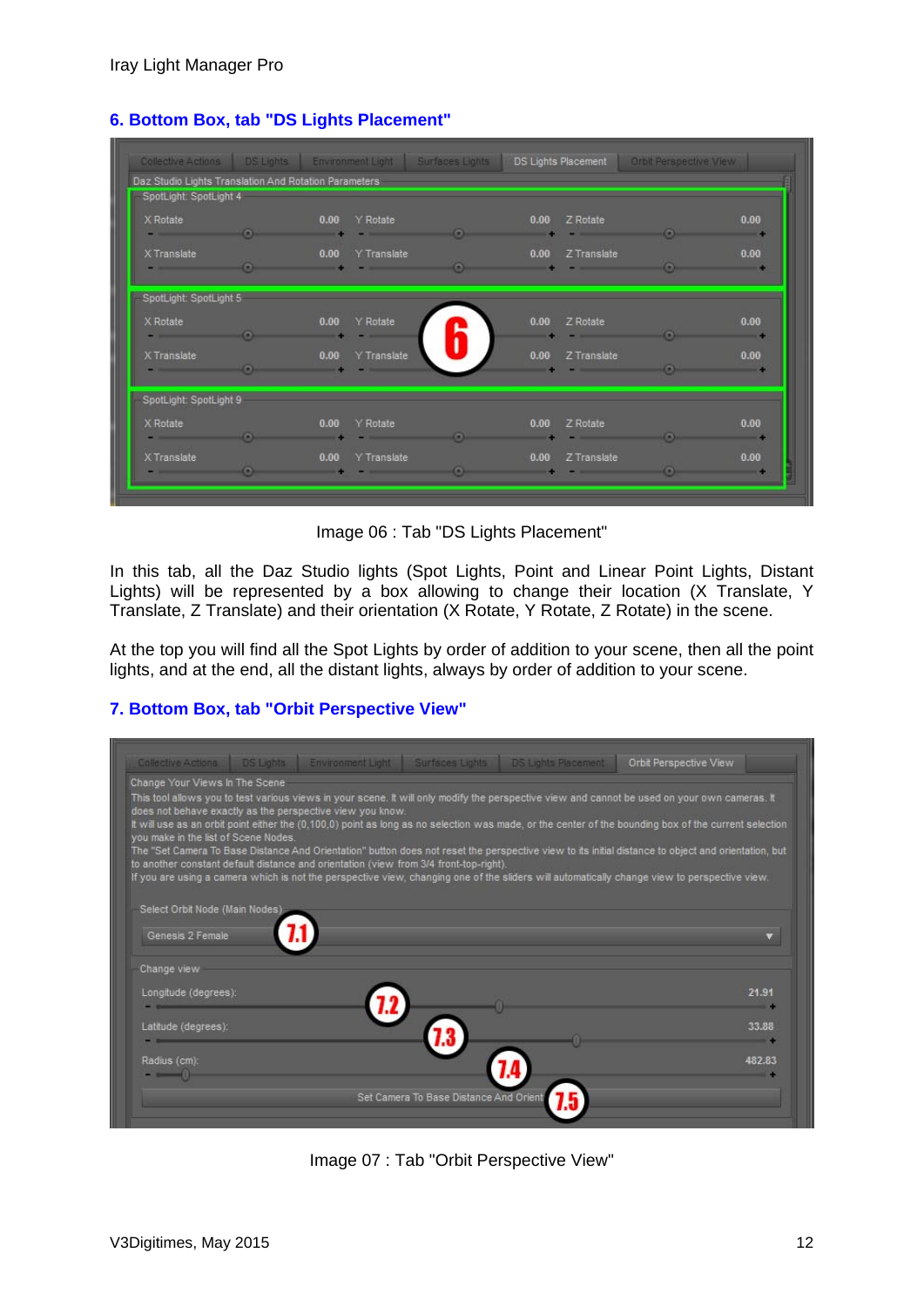This tab, "Orbit Perspective view", will allow you to orbit the "Perspective view" around any Node (object / bone) of the scene. This is useful to see how the various elements of your scene reacts to the light set that you made.

Initially, if no Node is selected, and as long as no Node is selected using this script, the perspective view will rotate around a point located at (X=0, Y=100, Z=0) of the viewport.

The main remarks concern the "first time" you use the dials or buttons of this tab when you start the script :

Take care : as soon as you will move one of the dials, or click the button or the selection list, the perspective view that you are using in the scene will be modified. So if the perspective view you had is important for you, the best thing you have to do is create a new camera copying the perspective view before using this script.

The first time you will click on "each" the controls of this tab, it will modify your perspective view. This happens in order to initialize the right Node and to initialize the Longitude, Latitude and Radius settings to the perspective view. This happens only once for the node selection, once for the Longitude/Latitude dials once for the radius dial.

Then once they have been modified once, the perspective view normally will "jump to and aim at" any selected node using "Select Orbit Node", will change normally of angle of view using the latitude longitude dials, and the distance using the radius.

Said differently the script does not now which element of the scene was initially framed or aimed at. This is why when you will change, for the first time, the selected Node, the Latitude or Longitude and the Radius of the camera there will be a strong variation between what you had before and after in term of perspective view. Then, when everything has been initialized once, all the perspective view changes are completely "the way they should be".

In order to avoid this, you can use the "Set Camera to Base Distance and Orientation" to initialize the Latitude, Longitude and Radius settings.

# **REMARK :**

in order to "reset" the perspective view after you come back to Daz Studio, simply select a surface in the scene using the surface selection tool, then click on the "Reset" button of the viewport (the one looking like an arrow pointing top), before clicking on the "Frame" button.

# **7.1. Select Orbit Node :**

Here you can select the Node you want to orbit around.

If you were using another camera in the viewport, clicking on any control on this area will swap the viewport from "camera" to perspective view. Selecting an item in the list will then aim the perspective view on this item.

Changing the selection area will make the camera "jump and aim" at the new node, keeping the same latitude, longitude, and radius as the ones used for the previous selected Node. When you open the script :

if you had one or several nodes selected in your scene : only one of the selected nodes will be set as the current selection.

Remark : the selection Area is a bit "sticky" : once you click on it, to select a new node or not, it will close only if you move the mouse out of its area.

# **7.2 Longitude :**

Here you can rotate the perspective view front-right-back-left around the selected Node. As soon as you

# **7.3 Latitude :**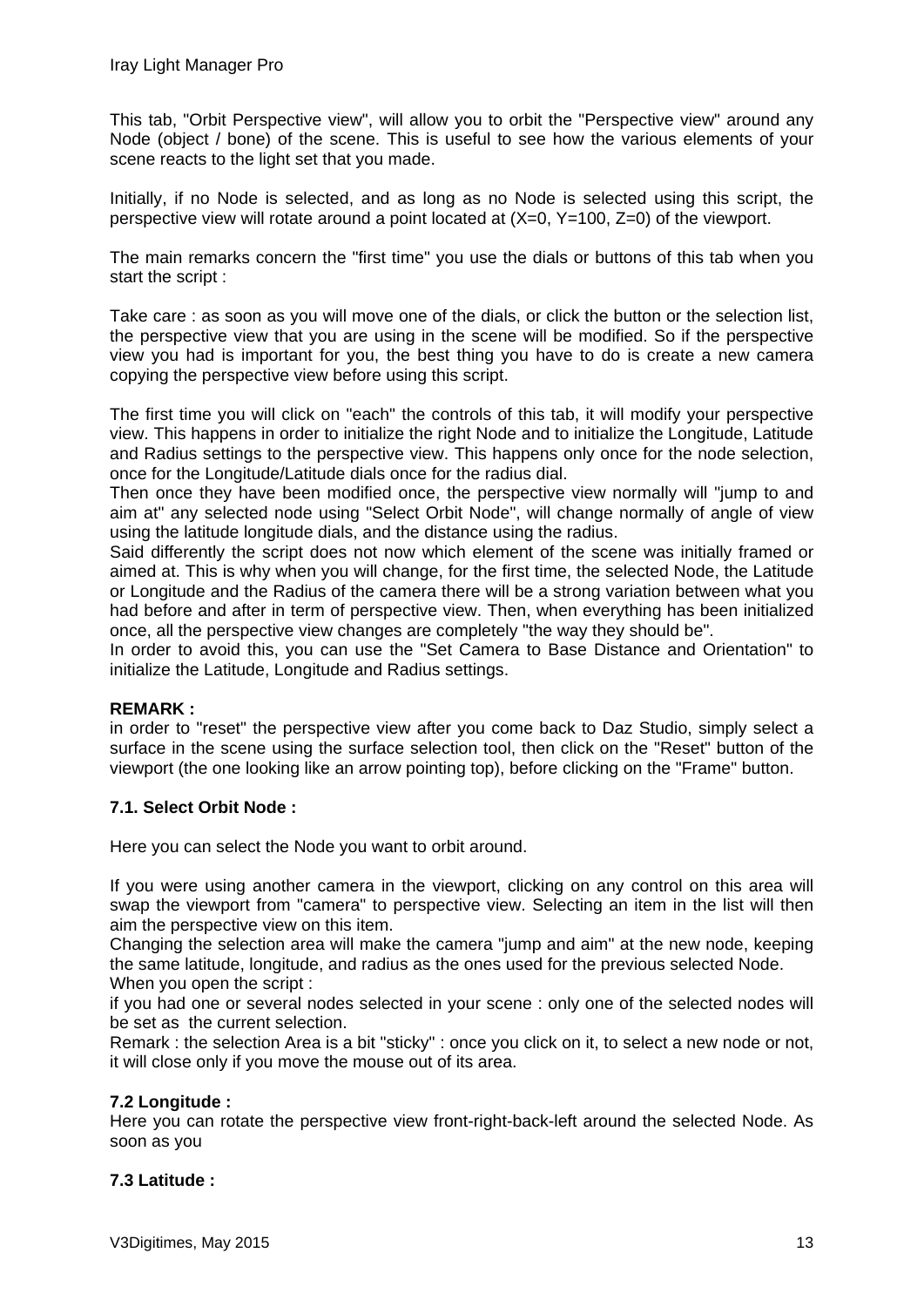Here you can rotate the perspective view front-top-back-bottom around the selected Node.

#### **7.4 Radius :**

Here you can move the perspective view closer or further from the selected Node.

#### **7.5 Set Camera to Base Distance and Orientation :**

Set the perspective view to the settings Longitude : 25.55, Latitude : 21.40, Radius : 440.48, still framing the selected Node. This is simply here to help you to reach "secure settings" in case you get lost, or to initialize the dials.

Once done, remember that at the top of the interface, you can come back to any other user camera you have created.

# **Conclusion :**

I hope this product will help you to reach better light with less time and less effort than usually. For any questions, remarks, feedback, please use the thread dedicated to this product on Daz Commercial Forums.

**The results of all the modifications you make via this script are immediately visible in the viewport tab of Daz Studio. Yet, if your scene is heavy, because for instance you have very heavy meshes or textures, it could take longer to be able to see the result, which is sad because the purpose of this product is to be fast and efficient. In this case, what you can do is, while you set up your lights, hide some of the most heavy meshes via the scene tab (such as some hair or some high resolutions outfits), and/or set the resolution of your Genesis 2 and 3 figures to base resolution (subdivision level 0 via the parameters tab) - just the time for you to optimize the lighting. This should allow you to see your result very rapidly in the viewport.**